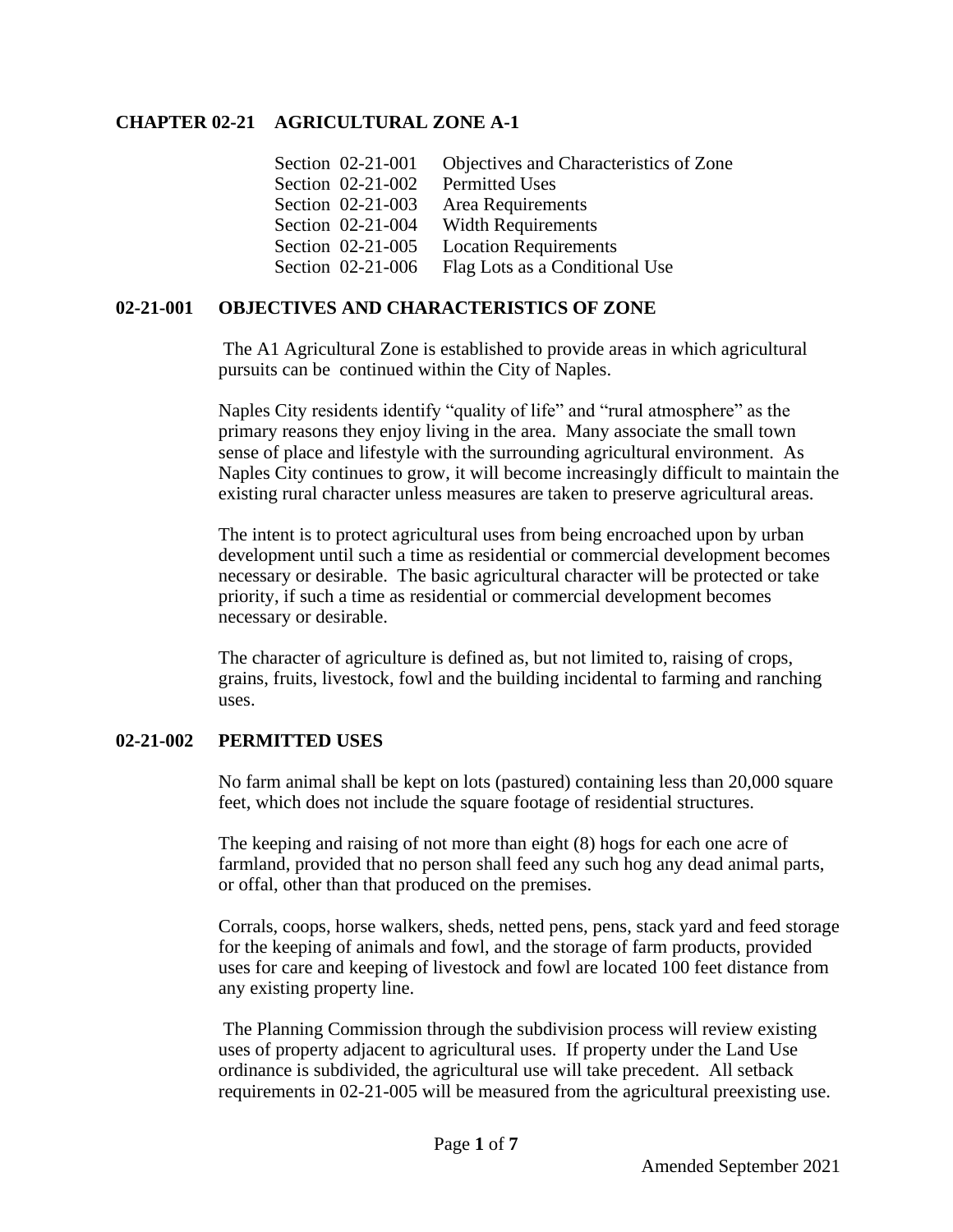One and two-family dwellings and buildings accessory thereto:

Public utilities, buildings and facilities.

Schools and churches, parks and golf courses, plant nurseries, veterinarian hospitals, hospitals and medical clinics.

Home occupation in accordance with this ordinance.

Planned Unit Development (PUD) in accordance with this ordinance.

Naples City continues to support property owner initiated agricultural protection areas as outlined in the Utah State Code and also continues to encourage wildlife management practices sensitive to agricultural land uses.

"Casitas" a separate dwelling structure located on a lot with one main residential dwelling structure and used for housing of family and shall not be sold separately from the main residential structure and are subject to the: area square feet, width and location requirements for two-family dwellings in the applicable zone. The casitas is for the use of family members of the owners of the main dwelling that are 3 degrees of consanguinity. Mobile homes, trailers, RVs, campers, and any other temporary buildings and/or vehicles, may not be used as a casitas. A casitas shall only be permitted on lots with an existing owner occupied single-family dwelling or where a permit has been issued and construction is in progress for building a single-family dwelling. Only one casitas shall be permitted per lot of record. The minimum width at the narrowest point of a casitas shall be no less than twenty (20) feet. The construction, design and appearance of the casitas shall match or exceed the existing home, as well as, the neighborhood or adjoining homes. The casitas shall be located outside of all setback areas of the main residential dwelling; side yards, back yard etc. of the main dwelling and shall be located so that the casitas has at least the same minimum setbacks, side yards, etc. as is required for any other dwelling in the zone. The casitas shall meet the setback requirements required for the main dwelling. The property where a casitas is located shall not exceed forty (40) percent of the total lot area. Additionally, a covenant running with the land, recorded in the County Recorder's Office that the casitas shall be used only for the housing of family, and not, sold, or taxed separately from the main residential structure, until such time the lot is legally subdivided in accordance with city ordinances. See Family in definitions chapter 02-02

Conditional Uses:

- 1. Commercial land uses may be allowed within an agricultural zone on a conditional basis provided that they are agricultural based and determined compatible with the adjacent agricultural land uses. Nonagricultural development will be encouraged to locate in more appropriate zones.
- 2. Cluster and perimeter type residential development are encouraged on a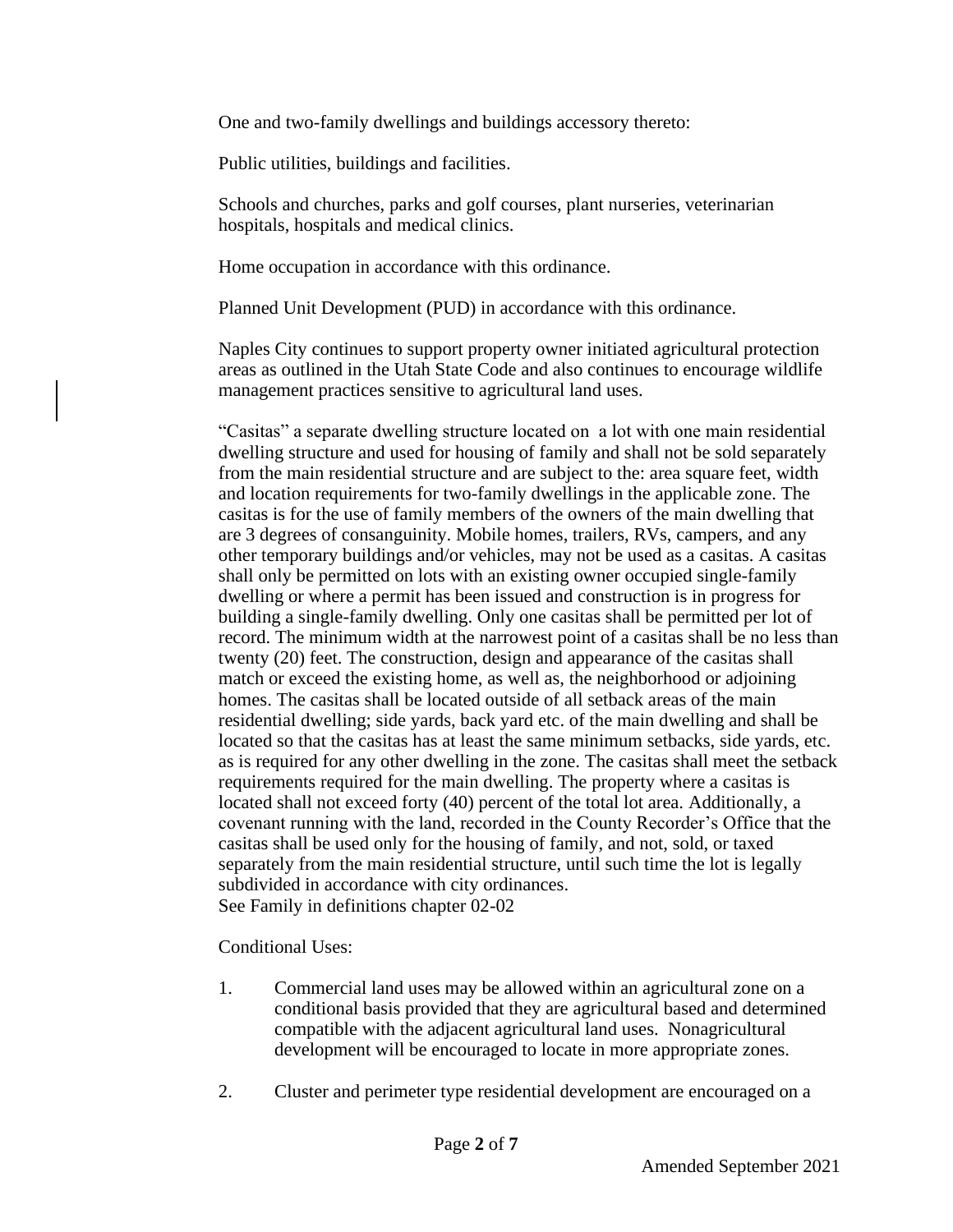case-by-case basis within the agricultural zones. These types of development will be allowed as a conditional use on marginal agricultural grounds and not on prime agricultural grounds, to be determined on a caseby-case basis.

- 3. Oil and gas wells
- 4. Kennel
- 5. Gravel and sand pit
- 6. Private airport

A lot or parcel resulting from a division of agricultural land is exempt from plat requirements if the lot or parcel is not used and will not be used for any nonagricultural purpose, in accordance with State Code 10-9a-605.<sup>1</sup>

## **02-21-003 AREA REQUIREMENTS**

Each one-family dwelling shall be located on a lot containing at least 16,000 square feet and a two-family dwelling on a lot containing at least 24,000 square feet of land. Two-family dwellings/duplex are allowed at a ration of one duplex to 5 single-family houses.

#### **02-21-004 WIDTH REQUIREMENTS**

The minimum width of any building site for a dwelling shall be eighty (80) feet measured at a distance of thirty (30) feet back from the front <sup>2</sup>road right-of-way line.

#### **02-21-005 LOCATION REQUIREMENTS**

#### MINIMUM SETBACKS FROM <sup>3</sup>ROAD RIGHT-OF-WAY LINES:

- 1. Main buildings on INTERIOR LOTS (NON-CORNER LOTS): Front: 30 feet Side: 12 feet for one side and 8 feet for the other (20 feet minimum for both sides combined) Rear: 30 feet
- 2. Main buildings on CORNER LOTS: Front: 30 feet Side: 20 feet from the street

 $<sup>1</sup>$  Amended Sept 23, 2021</sup>

<sup>2</sup> Amended Feb 25, 2021

<sup>3</sup> Amended Feb 25, 2021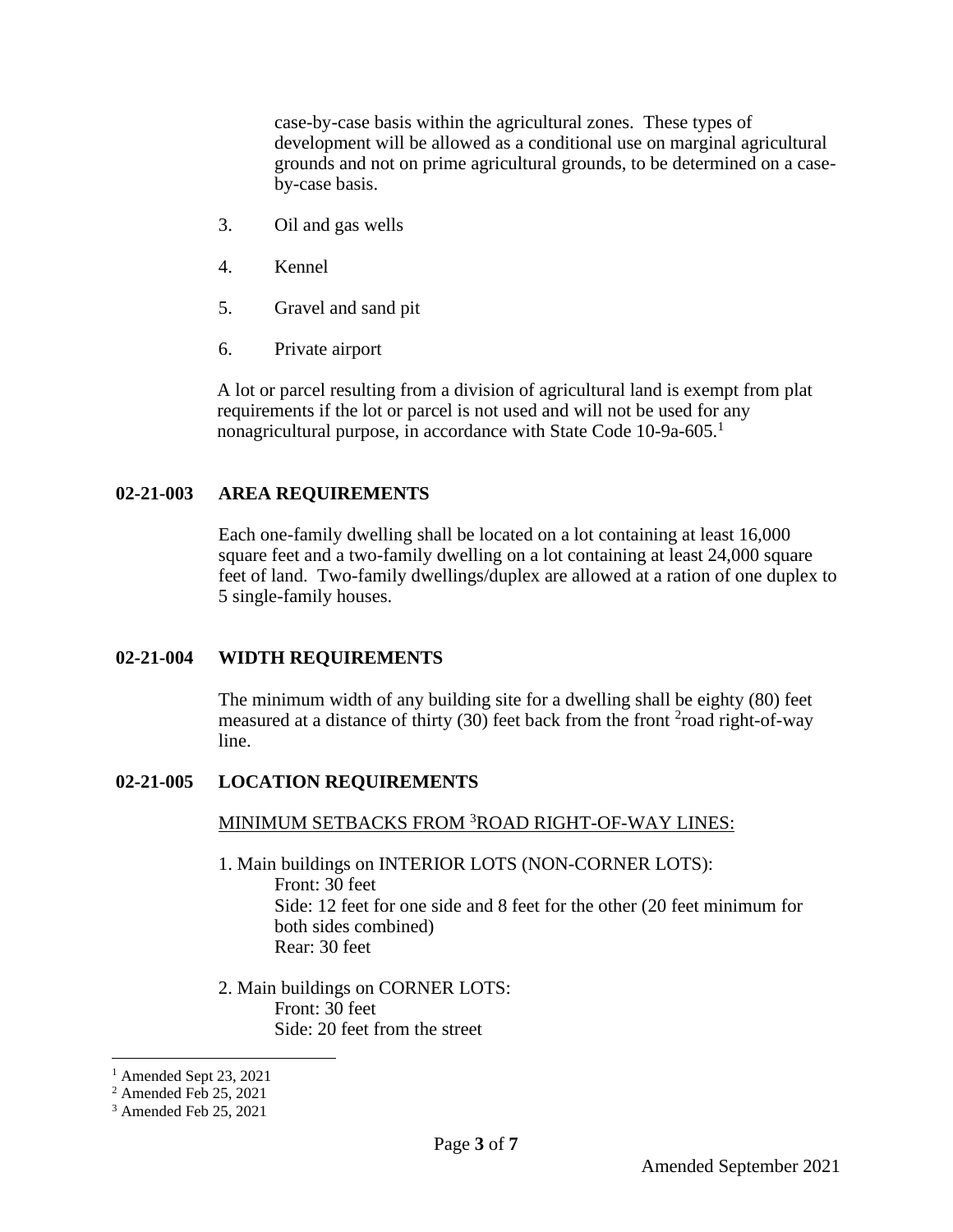Rear: 30 feet except that for dwellings having an attached garage or carport, the setback shall not be less than 20 feet.

3. Main buildings on CUL-DE-SAC LOTS:

Front: 30 feet measuring perpendicular, from a chord or straight line between front lot corners provided it does not decrease the front yard setback from the right-of-way of the cul-de-sac or turnaround more than 5 feet from the requirements of the zone in which the lot is located.

Side: 12 feet for one side and 8 feet for the other (20 feet minimum for both sides combined $)^4$ 

Rear: 30 feet measured perpendicular from the rear wall of the home to the lot line. In no case shall any part of the home be closer than 8 feet to any lot line, and in no case shall any two homes on adjacent lots be closer than 20 feet.

4. Accessory buildings<sup>5</sup>:

Front :30 feet

Side: 3 feet Unless the accessory building is located within 5 feet of the main building, then the side setback is the same as the main building. Rear: 3 feet

One story detached accessory structures located 5 or more feet behind the main building are exempt from permit and location requirements provided that the floor area does not exceed 200 square feet.



The design for curb and gutter in Residential subdivisions shall be either high back or modified high back according to UDOT standards.

<sup>4</sup> Amended April 27, 2017

<sup>5</sup> Amended Feb 24, 2022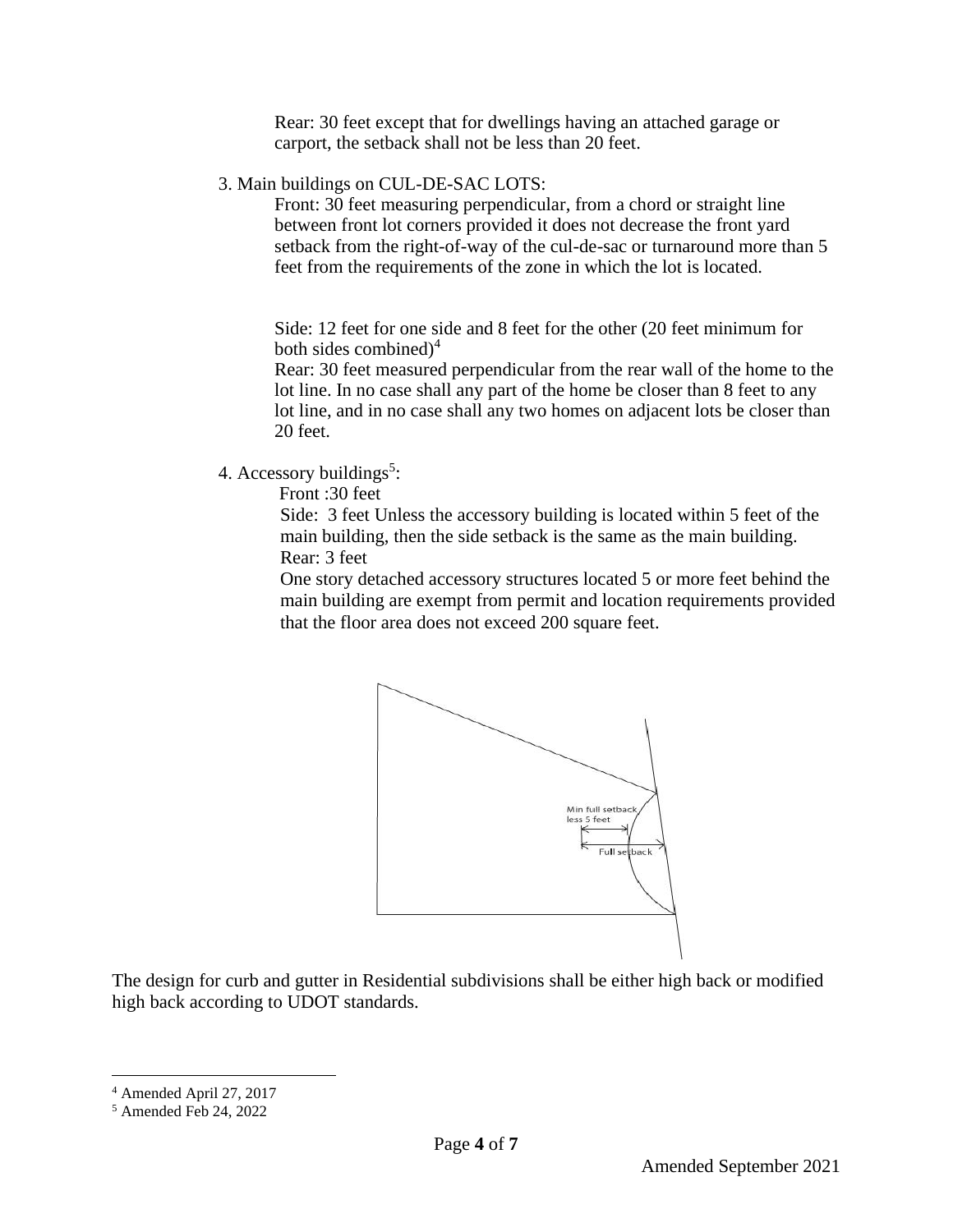## **02-21-006<sup>6</sup> FLAG LOTS SUBDIVISION AS A CONDITIONAL USE**

Purpose: Flag lots are intended to allow subdivision and possible development of substantial, buildable properties where the extension of public streets cannot or should not be extended, due to sensitive land, topographic or other natural features. It must be demonstrated to the Land Use Administrator, the Planning & Zoning Commission and City Council that because of topographical features or unique situations associated with the parcel proposed to be subdivided, that substantial use of the subject parcel cannot occur unless a flag lot is allowed to be created. Lot size for such uses is necessarily large to help insure privacy of adjacent properties which are most impacted by the development of the flag lot.



- A. Flag Lot subdivision requirements. A flag lot may be legally subdivided from an existing lot subject to the following requirements as a conditional use. A detailed site plan shall be submitted for review by the Land Use Administrator. Approval shall be subject to the following determination:
	- 1. The site is not developable under conventional development standards and procedures. If a conventional subdivision is possible it must be done conventionally. If a lot contains a maximum 250 ft. of frontage, then a flag lot may be created, if more frontage exists then 100 ft. a conventional lot is the only option for a subdivision;
	- 2. No variance is required to allow the proposal;
	- 3. The development shall meet the requirements of the existing zone, in terms of height, building materials, animal keeping, fencing, and lot size;
	- 4. The minimum square footage for the lot shall not include the square footage of the pole;
	- 5. The home address sign shall be clearly visible along the public road, and comply with any standards adopted by the City;
	- 6. The entire access road must be paved with asphalt, concrete, gravel or road base, twenty (20) feet in width if the access road is between 1-500 feet in length. If the access road length is between 501-750 feet in length, then the access road must be a minimum of twenty-six (26) feet in width. If the access road exceeds 750 feet in length, then special approval shall be required by the

<sup>6</sup> Section added May 25, 2017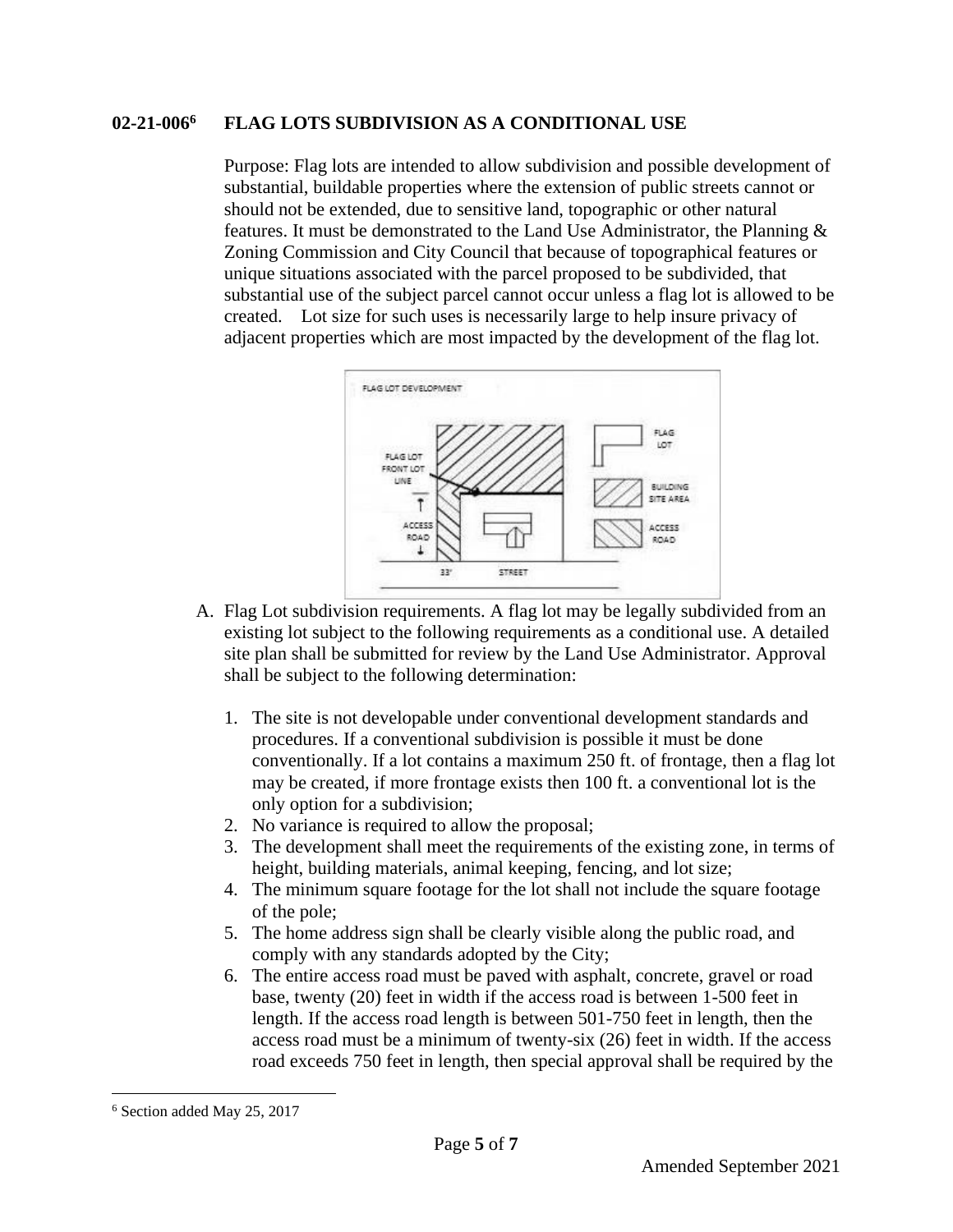Fire Marshal. Any mud tracked onto the street is in violation of the Naples City Nuisance Ordinance.

- 7. Access to the building site must be a minimum of 33 feet in width, which must be permanently part of the lot;
- 8. The access road to the flag lot must extend to a dedicated public street. The access road must permit the use of the right-of-ways for utilities;
- 9. The setbacks from property line to the proposed structure, shall meet the requirements of the underlying zone;
- 10. The front setback from existing occupied structures on neighboring properties to any structure on the proposed flag lot shall be at least seventy (70) feet;
- 11. An access road to the site plan must be permanently attached to the lot parcel as part of the legal description;
- 12. The site plan must meet the standards of the International Fire Code and International Residential Code currently adopted by Naples City;
- 13. The site plan shall show that the access from the dedicated public street to the property is not a Naples City roadway and will not be maintained by Naples City and the owner of such property shall sign and record an affidavit stating the same;
- 14. A fire hydrant shall be located within one-thousand (1,000) feet of where any dwelling is located, or is proposed to be located on the property, unless it is demonstrated to the Uintah County Fire Marshal that a fire hydrant cannot be installed;
- 15. Prior to any Certificate of Occupancy, all access must be inspected by the Fire Marshal to make sure emergency vehicles can have proper access;
- 16. Prior to any Certificate of Occupancy, the access road must be inspected to meet the requirements of this ordinance by Naples City Building Official;
- 17. Minimum setbacks and frontage for the zone must be retained. The application of side and front setbacks to an adjoining parcel cannot have the effect of creating an unbuildable lot;
- 18. The pole must be at least 20 feet away from an existing residential structure; and
- 19. Additional conditions may be required to mitigate any natural hazards, assure public safety, and/or address environmental impacts.
- B. For the purposes of this chapter agricultural use is defined as a use that relates to the tilling of soil and raising of crops, care of livestock, or raising of domestic animals.
	- 1. Except as provided in number 2, a structure used solely in conjunction with agriculture use, and not for human occupancy, or a structure that is no more than 1,500 square feet and used solely for the following types of sales is exempt from the permit requirements of the State Construction Code:

a. exclusive sale during the harvest season of seasonal crops, seedling plants, or garden, farm, or other agricultural produce if the seasonal crops are, seedling plants are, or garden, farm, or other agricultural produce is sold by: